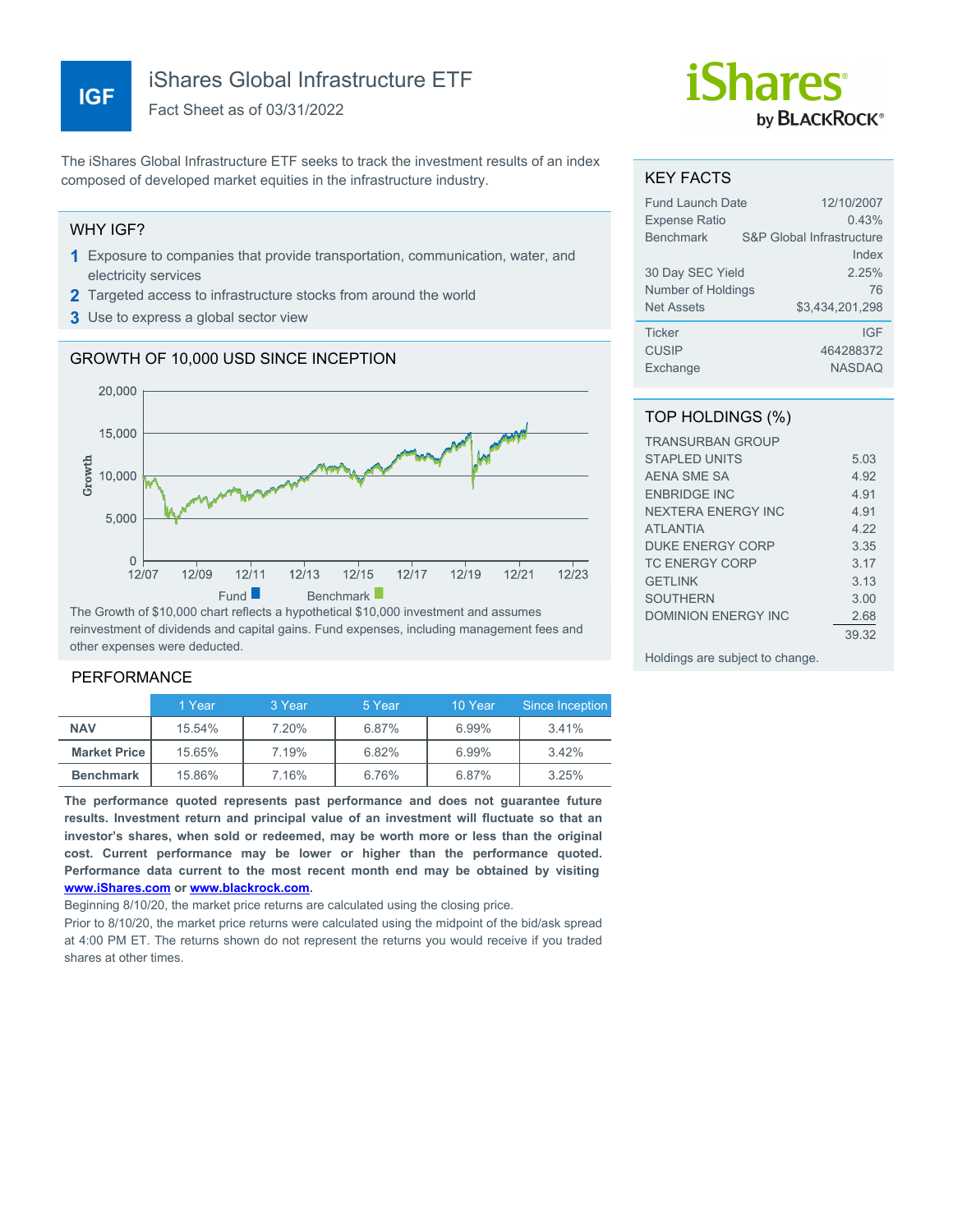| TOP SECTORS (%)             |        |
|-----------------------------|--------|
| Transportation              | 40.03% |
| <b>Utilities</b>            | 39.99% |
| Energy                      | 19.78% |
| Cash and/or Derivatives     | 0.20%  |
|                             |        |
|                             |        |
| <b>FUND CHARACTERISTICS</b> |        |
| Beta vs. S&P 500 (3y)       | 0.97   |
| Standard Deviation (3yrs)   | 19.78% |
| Price to Earnings           | 20.48  |

#### GEOGRAPHIC BREAKDOWN (%)



### FEES AND EXPENSES BREAKDOWN

| <b>Expense Ratio</b>             | 0.43%    |
|----------------------------------|----------|
| Management Fee                   | 0.43%    |
| Acquired Fund Fees and Expenses  | $0.00\%$ |
| Foreign Taxes and Other Expenses | $0.00\%$ |

#### **GLOSSARY**

**Beta** is a measure of the tendency of securities to move with the market as a whole. A beta of 1 indicates that the security's price will move with the market. A beta less than 1 indicates the security tends to be less volatile than the market, while a beta greater than 1 indicates the security is more volatile than the market.

**The price to earnings ratio (P/E)** is a fundamental measure used to determine if an investment is valued appropriately. Each holding's P/E is the latest closing price divided by the latest fiscal year's earnings per share. Negative P/E ratios are excluded from this calculation. For hedged funds, the underlying fund's value is shown.

**The price to book (P/B)** value ratio is a fundamental measure used to determine if an investment is valued appropriately. The book value of a company is a measure of how much a company's assets are worth assuming the company's debts are paid off. Each holding's P/B is the latest closing price divided by the latest fiscal year's book value per share. Negative book values are excluded from this calculation. For hedged funds, the underlying fund's value is shown.

**Want to learn more?** www.iShares.com **a** www.blackrockblog.com **y** @iShares



**Investing involves risk, including possible loss of principal.**

International investing involves risks, including risks related to foreign currency, limited liquidity, less government regulation and the possibility of substantial volatility due to adverse political, economic or other developments. These risks often are heightened for investments in emerging/ developing markets or in concentrations of single countries.

Funds that concentrate investments in a single sector will be more susceptible to factors affecting that sector and more volatile than funds that invest in many different sectors.

Diversification may not protect against market risk or loss of principal. Shares of ETFs are bought and sold at market price (not NAV) and are not individually redeemed from the fund. Any applicable brokerage commissions will reduce returns.

**Index returns are for illustrative purposes only. Index performance returns do not reflect any management fees, transaction costs or expenses. Indexes are unmanaged and one cannot invest directly in an index. Past performance does not guarantee future results.**

"Acquired Fund Fees and Expenses" reflect the Fund's pro rata share of the indirect fees and expenses incurred by investing in one or more acquired funds, such as mutual funds, business development companies, or other pooled investment vehicles. AFFE are reflected in the prices of the acquired funds and thus included in the total returns of the Fund.

The iShares Funds are distributed by BlackRock Investments, LLC (together with its affiliates, "BlackRock").

The iShares Funds are not sponsored, endorsed, issued, sold or promoted by S&P Dow Jones Indices LLC, nor does this company make any representation regarding the advisability of investing in the Funds. BlackRock is not affiliated with S&P Dow Jones Indices LLC.

© 2022 BlackRock. All rights reserved. **iSHARES**, **iBONDS** and **BLACKROCK** are registered trademarks of BlackRock Inc, or its subsidiaries. All other marks are the property of their respective owners.

FOR MORE INFORMATION, VISIT WWW.ISHARES.COM OR CALL 1-800 ISHARES (1-800-474-2737)

iS-IGF-F0322